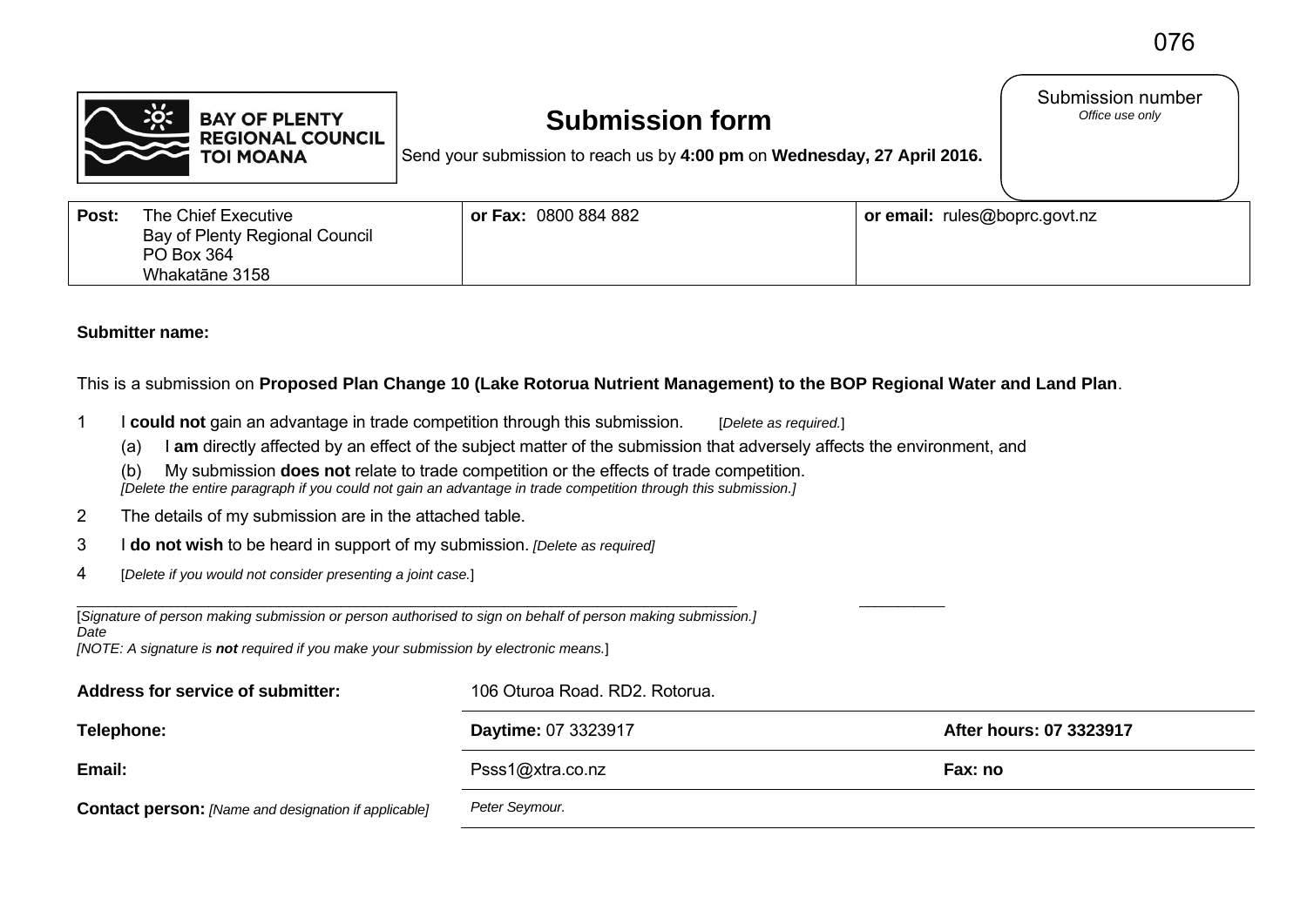Proposed Plan Change 10

I submit to the Rotorua District Council that the above plan will do nothing but damage to the people and finances of Rotorua City and its rural surrounds.

I make a significant proportion of my income from farming my 8 hectare lifestyle block. In an attempt to be a responsible farmer I have been successfully farming without applying nitrogen for approximately seven years.

This proposed new plan tells me that I will have to cut back my livestock numbers because we have to reduce the amount of nitrogen entering the lake. The plan also tells me that I will no longer be rearing calves to supplement my income because I will have to get councils permission to do this on my own property. This proposed plan will very effectively cut my income and the income of the local livestock transport company, the stock agent that sells the stock, the accountant the freezing works and on and on I could go. The agricultural contractors that make hay and silage will no longer get any work at all from me. How can this be good for the district that this council manages?

I have listed some further projects for the council to consider. I believe that these would assist to clean up the lake much more effectively;

This catchment now has more people than farmed livestock when is the council planning on reducing the number of humans, their chemicals and effluent from the Rotorua catchment.

When will the number of motor vehicles on the roads be reduced. These produce literally tons of rubber, oil and exhaust waist that is washed into the lake. Very toxic chemicals are also washed off the bitumen roads into the lake. These toxins are not natural and cannot ever be removed from the lake but apparently they are OK and we won't go there.

Remove all of the pine trees from the catchment. These produce large quantities of pollen that is asphyxiating our community and filling the lake with tonnes of highly nutritious pollen. Tourists do not come to the North Island to see exotic pine trees, they come here to see our beautiful green farmland.

Why doesn't the council do something about the enormous amount of plastic bags and rubbish that are washed from the city into the lake every time it rains? The plastic rubbish in particular will not break down but apparently this is OK as well.

What about removing the rafts of plastic bottles that were created? These bottles are grinding together and releasing toxins into the water. These toxins can never be removed.

No we must focus on nitrogen that is a totally natural product that is even in the air that we breathe. Ironically it is nitrogen that makes our farmland the beautiful green colour that people come here to see.

So let's calm down the green voters by sacrificing the rural people. Isn't it great how totally unrelated ideological people can so effectively axe another group just to satisfy their own dreams. When you have pushed this plan on through you will be able to keep on reducing the livestock